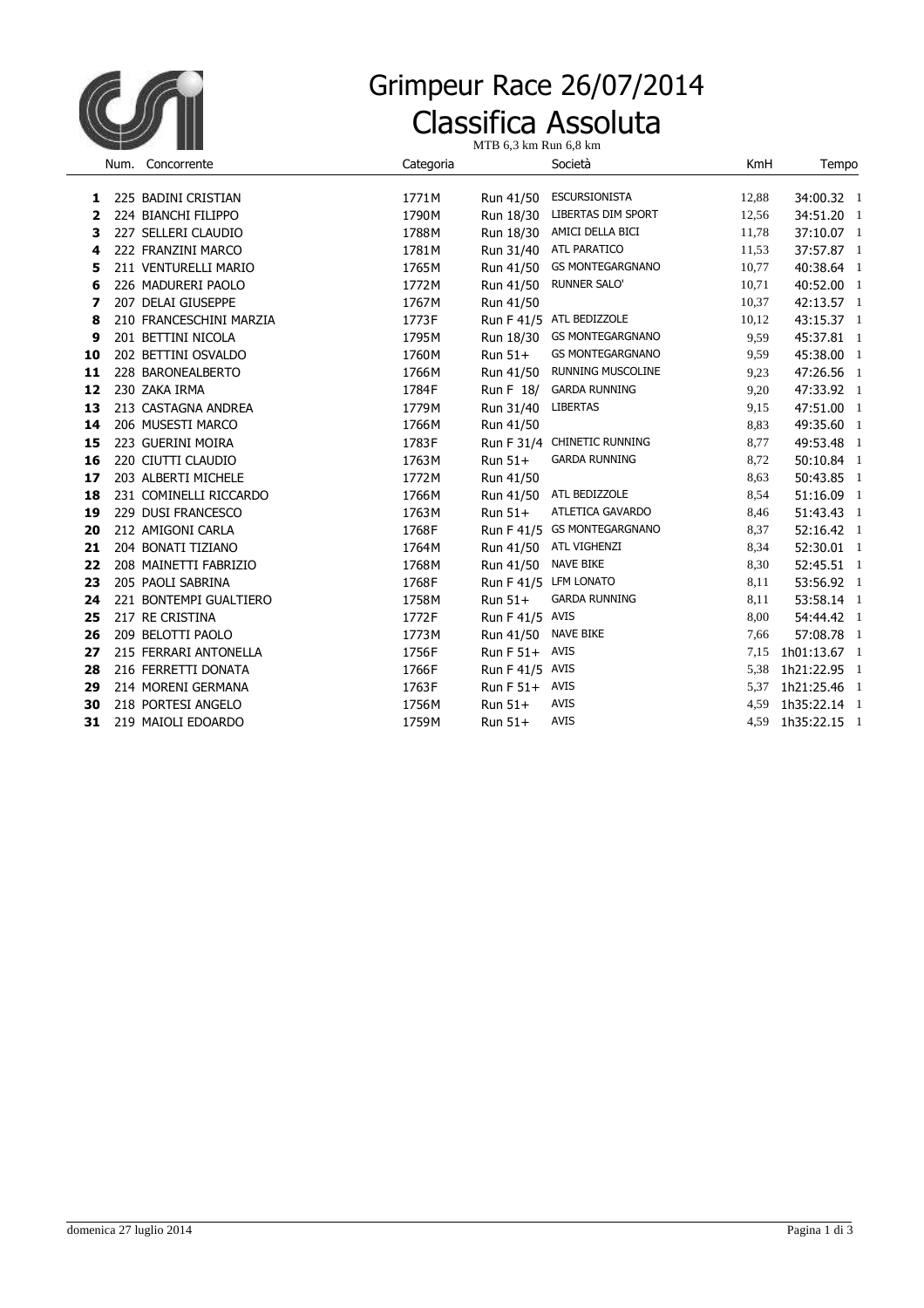

## Classifica Assoluta Grimpeur Race 26/07/2014

MTB 6,3 km Run 6,8 km

|                         | Num. Concorrente                      | Categoria |                        | Società                                    | KmH   | Tempo                    |
|-------------------------|---------------------------------------|-----------|------------------------|--------------------------------------------|-------|--------------------------|
| 1                       | 49 PASQUALI FABIO                     | 1978M     | M <sub>2</sub>         | RASCHIANI VALNURE                          | 18,25 | 20:42.12 1               |
| $\overline{\mathbf{2}}$ | 555 BETTELLI PIERLUIGI                | 1971M     | M3                     | OSPITE FUORI GARA                          | 17,63 | 21:25.76 1               |
| 3                       | 69 FORTI GIOVANNI                     | 1968M     | M4                     | MDL RACING CREW A.S.D.                     | 17,43 | 21:41.07 1               |
| 4                       | 19 ZORZI ADRIANO                      | 1969M     | M4                     | MTB AGNOSINE A.S.D.                        | 17,28 | 21:52.17 1               |
| 5                       | 1 MAIOLI MARCELLO                     | 1984M     | M1                     | ASSOCIAZIONE TEMPO PERSO                   | 16,78 | 22:31.14 1               |
| 6                       | 34 MAGANZINI PAOLO                    | 1984M     | М1                     | ISOLPI RACING TEAM                         | 16,63 | 22:43.26 1               |
| $\overline{\mathbf{z}}$ |                                       |           | M1                     | CYCLING TEAM CORTE FRANCA A.S.             |       |                          |
|                         | 11 CORSINI MARCO<br>15 DAMIANI DANILO | 1981M     |                        | MasterElite CYCLING TEAM CORTE FRANCA A.S. | 16,48 | 22:55.50 1               |
| 8                       |                                       | 1987M     |                        | MasterElite SPRINT BIKE LUMEZZANE ASD      | 16,38 | 23:04.59 1               |
| 9                       | 9 ABATTI ERIK                         | 1987M CSI |                        |                                            | 16,29 | 23:11.62 1               |
| 10                      | 66 MARCHETTI MARCO                    | 1984M     | М1                     | TEAM RC CORTE FRANCA ASD                   | 16,10 | 23:28.57 1               |
| 11                      | 70 BOCCACCI MIRKO                     | 1974M     | M3                     | MDL RACING CREW A.S.D.                     | 15,94 | 23:42.35 1               |
| 12                      | 60 ZANARDELLI ENRICO                  | 1964M     | M5                     | SPRINT BIKE LUMEZZANE A.S.D.               | 15,77 | 23:57.73 1               |
| 13                      | 35 LAVI FABIO                         | 1966M     | M4                     | CORSETTI A.S.D.                            | 15,75 | 23:59.98 1               |
| 14                      | 62 FERRARI ANGELO                     | 1966M     | M4                     | GRUPPO NULLI ISEO MTB A.S.D                | 15,70 | 24:04.57 1               |
| 15                      | 38 TIBONI TIZIANO                     | 1975M     | M <sub>2</sub>         | BIKE TEAM BRUCIATI A. S. D.                | 15,47 | 24:25.35 1               |
| 16                      | 16 MOMETTI MARCO                      | 1989M     |                        | MasterElite CYCLING TEAM CORTE FRANCA A.S. | 15,45 | 24:27.89 1               |
| 17                      | <b>46 ELLI ROBERTO</b>                | 1969M     | M4                     | RAMPI TEAM 96                              | 15,43 | 24:29.23 1               |
| 18                      | 76 BOSIO MARCO                        | 1968M     | M4                     | GRUPPO NULLI ISEO MTB A.S.D                | 15,36 | 24:35.95 1               |
| 19                      | 42 DELVECCHIO MARINO                  | 1971M     | M3                     | TOKENS CICLI BETTONI COSTA VOL             | 15,18 | 24:53.18 1               |
| 20                      | 59 QUARANTINI LUCA                    | 1988M     |                        | MasterElite FTC EQUIPE A.S.D.              | 15,03 | 25:08.90 1               |
| 21                      | 55 BULLA ALESSANDRO                   | 1979M     | M <sub>2</sub>         | OROBIE CUP MTB - A.S.D.                    | 14,94 | 25:17.59 1               |
| 22                      | 24 MORA DANIELE                       | 1977M     | M2                     | TEAM MANUEL BIKE FRM A.S.D.                | 14,84 | 25:27.40 1               |
| 23                      | 39 RUTA CLAUDIO                       | 1968M     | M4                     | RACING ROSOLA BIKE A.S.D.                  | 14,80 | 25:32.43 1               |
| 24                      | 74 LOMBARDI ROBERTO                   | 1962M     | M <sub>5</sub>         | ASD GC AL-GOM                              | 14,78 | 25:34.15 1               |
| 25                      | 18 BIAGI SIMONE                       | 1988M     |                        | MasterElite CYCLING TEAM CORTE FRANCA A.S. | 14,65 | 25:47.95 1               |
| 26                      | 61 BOLPAGNI FRANCESCO                 | 1948M     | M7                     | TOKENS CICLI BETTONI COSTA VOL             | 0,00  | 25:50.17 1               |
| 27                      | 51 TURCHETTI ADRIANO                  | 1975M     | M <sub>2</sub>         | ASD FREE BIKE ERBUSCO                      | 14,59 | 25:54.40 1               |
| 28                      | 63 MANGIARINI OLIVIERO                | 1966M     | M4                     | GRUPPO NULLI ISEO MTB A.S.D                | 14,58 | 25:55.14 1               |
| 29                      | 71 TANGHETTI CLAUDIO                  | 1978M     | M2                     | SPRINT BIKE LUMEZZANE ASD                  | 14,43 | 26:11.28 1               |
| 30                      | 67 GHEDINI WILLIAM                    | 1996M     | Allievi                | VELO CLUB BAGNOLO CREMASCO                 | 14,39 | 26:15.84 1               |
| 31                      | 65 ROSSI LUCA                         | 1974M     | M <sub>3</sub>         | CYCLING TEAM CORTE FRANCA A.S.             | 14,36 | 26:18.37 1               |
| 32                      | 77 BACCHETTI ALESSIO                  | 1962M     | M <sub>5</sub>         | MTB PERTICA BASSA A.S.D.                   | 14,34 | 26:20.57 1               |
| 33                      | 54 CARRARA PAOLO                      | 1961M     | M5                     | <b>COLOGNESE BIKE</b>                      | 14,31 | 26:23.82 1               |
| 34                      | <b>68 PANCERA STEFANO</b>             | 1983M     | M1                     | MDL RACING CREW A.S.D.                     | 14,18 | 26:38.42 1               |
| 35                      | 23 BORGOGNONI PATRIK                  | 1986M     | MasterElite MTB ITALIA |                                            | 14,14 | 26:43.79 1               |
| 36                      | 8 FESTA MICHELE                       | 1984M CSI | M1                     | SPRINT BIKE LUMEZZANE ASD                  | 14,09 | 26:49.31 1               |
| 37                      | 2 GIANOTTI IVANO                      | 1964M     | M <sub>5</sub>         | TEAM MANUEL BIKE FRM A.S.D.                | 13,88 | 27:13.18 1               |
| 38                      | 58 DONA' ALESSANDRO                   | 1982M     | M1                     | VELO CLUB BAGNOLO CREMASCO                 | 13,77 | 27:27.01 1               |
| 39                      | 6 RAZA ROCCO                          | 1966M CSI | M4                     | SPRINT BIKE LUMEZZANE                      | 13,63 | 27:43.35 1               |
| 40                      | 57 DONA' GINO MARIO                   | 1956M     | M6                     | VELO CLUB BAGNOLO CREMASCO                 | 13,58 | 27:49.12 1               |
| 41                      | 36 TUROTTI OSVALDO                    | 1958M     | M6                     | CSI CICLOBRESCIA                           | 13,41 | 28:10.28 1               |
| 42                      | 64 SANDONINI OSCAR                    | 1982M     | M1                     | FLUO TEAM HOBBY BIKE FPM                   | 13,40 | 28:11.50 1               |
| 43                      | 12 CORSINI GIUSEPPE                   | 1978M     | M2                     | CYCLING TEAM CORTE FRANCA A.S.             | 13,30 | 28:24.32 1               |
| 44                      | 44 MORA ARIAMO                        | 1954M     | M7                     | MBO BIKE CLUB A.S.D.                       | 0,00  | 28:28.57 1               |
| 45                      | 22 BODEI SARA                         | 1980F     | Donne                  | MATA TEAM A.S.D.                           | 13,13 | 28:46.07 1               |
| 46                      | 3 GIACOMINI STEFANO                   | 1971M     | M3                     | FM BIKE FACTORY TEAM A.S.D.                | 13,13 | 28:47.18 1               |
| 47                      | 14 MORETTI MARCO                      | 1973M     | M3                     | CYCLING TEAM CORTE FRANCA A.S.             | 13,03 | 28:59.32 1               |
| 48                      | 37 BARBIERI LUCA                      | 1986M     |                        | MasterElite ESCURSIONISTA                  | 13,02 | 29:00.65 1               |
| 49                      | 72 PASINETTI PIERGIACOMO              | 1953M     | M7                     | BOARIO A.S.D.                              | 0,00  | 29:14.64 1               |
| 50                      | 40 ZECCHI GIORGIO                     | 1979M     | M2                     | <b>ESCURSIONISTA</b>                       | 12,87 | 29:21.00 1               |
| 51                      | 53 ZANINI MARCO                       | 1979M     | M2                     | GIANGIS TEAM FREE BIKE ERBUSCO             | 12,87 | 29:21.25 1               |
| 52                      | 7 MINELLI SANDRO                      | 1971M     | M <sub>3</sub>         | SPRINT BIKE LUMEZZANE A.S.D.               | 12,56 | 30:05.07 1               |
| 53                      | 4 LOMBARDI P.PAOLO                    | 1955M     | M6                     | BDM                                        | 12,19 | 30:59.50 1               |
| 54                      | 52 PINNA LUCA                         | 1972M     | M3                     | GIANGIS TEAM FREE BIKE ERBUSCO             | 12,15 | 31:05.82 1               |
| 55                      | 41 LAZZARONI MARIO                    | 1957M     | M6                     | TOKENS CICLI BETTONI COSTA VOL 12,00       |       | 31:29.82 1               |
| 56                      | 50 BRANCHI PIETRO                     | 1952M     | M7                     | PED.ORCEANO SACHESGHINGEM                  | 0,00  | 31:42.79 1               |
| 57                      | 45 D'ALESSANDRO NICOLA                | 1958M     | M6                     | TEAM SOLURA                                | 11,82 |                          |
| 58                      | 56 LAZZARONI FEDERICA                 | 1971F     | Donne                  | MTB AGNOSINE A.S.D.                        | 11,81 | 31:57.65 1<br>31:58.95 1 |
|                         |                                       |           |                        |                                            |       |                          |